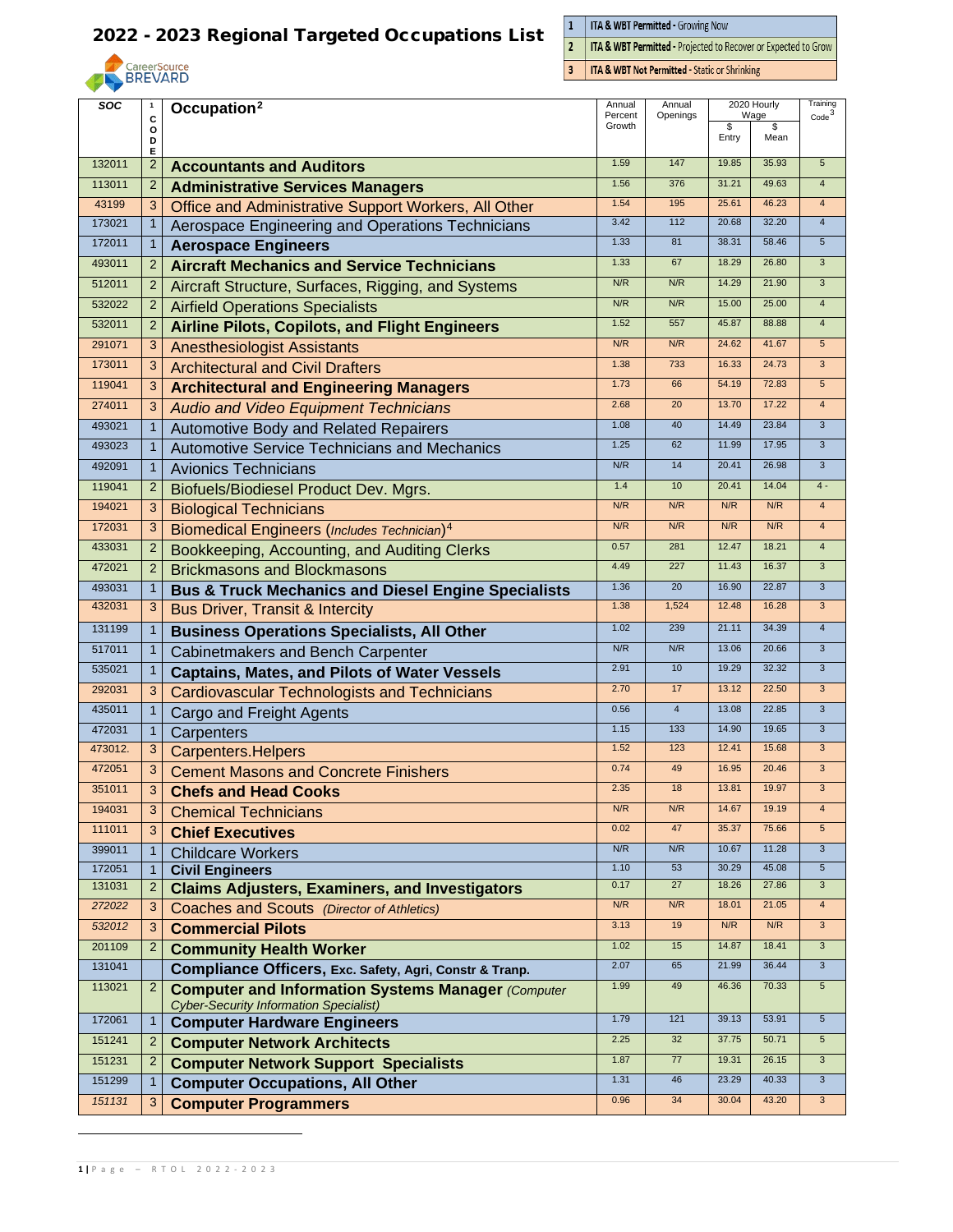

 $\frac{1}{2}$ **ITA & WBT Permitted - Growing Now** 

 $\overline{\mathbf{3}}$ 

ITA & WBT Permitted - Projected to Recover or Expected to Grow

**ITA & WBT Not Permitted - Static or Shrinking** 

|        |                |                                                                      | 2.03  | 67    | 28.37 | 43.84          | $\overline{4}$          |
|--------|----------------|----------------------------------------------------------------------|-------|-------|-------|----------------|-------------------------|
| 151211 | $\mathbf{1}$   | <b>Computer Systems Analysts</b>                                     |       |       |       |                |                         |
| 151232 | $\overline{2}$ | <b>Computer User Support Specialists</b>                             | 1.69  | 80    | 15.88 | 24.07          | 3                       |
| 492011 | 3              | Computer, ATM, and Office Machine Repairers                          | N/R   | N/R   | 12.32 | 14.75          | 3                       |
| 514011 | $\mathbf 1$    | Computer-Controlled Machine Tool Operators Metal & Plastic           | 17.2  | 55    | 15.90 | 17.44          | 3                       |
| 474011 | $\overline{2}$ | <b>Construction and Building Inspectors</b>                          | 0.88  | 25    | 18.68 | 28.43          | $\overline{3}$          |
| 472061 | $\overline{2}$ | <b>Construction Laborers</b>                                         | 23.80 | 378   | 13.59 | <b>XXX</b>     | $\mathsf 3$             |
| 119021 | $\overline{2}$ | <b>Construction Managers</b>                                         | 1.79  | 58    | 28.42 | 46.03          | $\overline{\mathbf{4}}$ |
| 352014 | $\mathbf 1$    | Cooks, Restaurant                                                    | 17.80 | 97    | 9.53  | 13.79          | $\overline{3}$          |
| 273043 | $\overline{2}$ | Copy Writers (Web Content)                                           | N/R   | N/R   | N/R   | N/R            | $5\phantom{.0}$         |
| 333012 | $\overline{2}$ | <b>Correctional Officers and Jailers</b>                             | .18   | 62    | 16.54 | 21.33          | 3                       |
| 131051 | $\mathbf{1}$   | <b>Cost Estimators</b>                                               | 1.11  | 26    | 18.06 | 28.70          | $\overline{4}$          |
| 37021  | $\mathbf{1}$   | <b>Crane and Tower Operators</b>                                     | 0.39  | 12    | 21.23 | 39.63          | $\mathbf{3}$            |
| 151245 | 1              | <b>Database Administrators and Architects</b>                        | 1.79  | 17    | 30.01 | 48.38          | $\overline{4}$          |
| 319091 | $\overline{2}$ | <b>Dental Assistants</b>                                             | 1.91  | 86    | 12.99 | 17.53          | $\overline{3}$          |
| 292021 | $\overline{2}$ | <b>Dental Hygienists</b>                                             | 2.21  | 1.000 | 22.54 | 30.31          | $\overline{\mathbf{4}}$ |
| 292032 | $\overline{2}$ | <b>Diagnostic Medical Sonographers</b>                               | 4.07  | 270   | 21.51 | 28.80          | $\overline{3}$          |
| 292051 | 3              | <b>Dietetic Technicians</b>                                          | N/R   | N/R   | 10.87 | 13.98          | $\overline{3}$          |
| 291031 | 3              | <b>Dietitians and Nutritionists</b>                                  | 19.80 | 18.83 | 29.43 | 28.21          | 5 <sup>5</sup>          |
| 173019 | 3              | Drafters, All Other                                                  | N/R   | N/R   | 13.54 | 17.29          | $\overline{3}$          |
| 472081 |                |                                                                      | 2.88  | 11    | 11.52 | 15.03          | 3                       |
| 119031 | 3              | <b>Drywall and Ceiling Tile Installers</b>                           | 1.56  | 16    | 15.09 | 18.12          | $\overline{4}$          |
|        | 3              | <b>Education Administrators, Preschool and Childare Centers</b>      | N/R   | N/R   | N/R   | N/R            | 3                       |
| 512022 | 3              | <b>Electrical and Electronic Equipment Assemblers</b>                |       |       |       |                |                         |
| 492094 | $\overline{2}$ | Electrical and Electronic Repairers, (Commercial & Industrial Equip) | N/R   | 21    | 17.25 | 24.19<br>27.78 | 3                       |
| 173023 | $\overline{2}$ | <b>Electrical and Electronics Engineering Technicians</b>            | 2.03  | 80    | 12.61 |                | $\overline{\mathbf{4}}$ |
| 172071 | $\overline{2}$ | <b>Electrical Engineers</b>                                          | 2.93  | 129   | 33.88 | 50.99          | $5\overline{)}$         |
| 499051 | $\mathbf 1$    | <b>Electrical Power-Line Installers and Repairers</b>                | .75   | N/R   | 17.35 | 27.20          | 3                       |
| 472111 | $\overline{2}$ | <b>Electricians</b>                                                  | 1.28  | 191   | 17.47 | 23.83          | 3                       |
| 512023 | $\overline{2}$ | <b>Electromechanical Equipment Assemblers</b>                        | 1.06  | 15    | 18.25 | 27.89          | 3                       |
| 172072 | $\mathbf{1}$   | <b>Electronic Engineers, Except Computers</b>                        | 2.66  | 82    | 36.25 | 49.99          | $5\overline{)}$         |
| 492097 | 3              | Electronic Home Entertainment Equip. Installers & Repairers          | 1.90  | 152   | 11.04 | 16.24          | 3                       |
| 252021 | $\overline{2}$ | <b>Elementary School Teachers, Except Special Education</b>          | 0.80  | 178   | 17.07 | 21.29          | $\sqrt{5}$              |
| 292041 | $\overline{2}$ | <b>Emergency Medical Technicians and Paramedics</b>                  | 2.30  | 11    | 12.53 | 15.88          | $\overline{\mathbf{4}}$ |
| 172199 | $\overline{2}$ | Engineers, All Other (Mechatronics)                                  | 1.14  | 114   | 36.48 | 55.29          | $5\phantom{.0}$         |
| 194091 | $\overline{2}$ | <b>Environmental Science &amp; Protection Technicians</b>            | 1.71  | 54    | 21.07 | 36.67          | $\overline{5}$          |
| 173026 |                | <b>Industrial Engineering Technologists and Technicians</b>          | 1.45  | 16    | 17.45 | 28.52          |                         |
| 192041 | $\overline{2}$ | <b>Environmental Scientists &amp; Specialists, Including Health</b>  | 2.40  | 11    | 18.63 | 28.79          | $5\overline{)}$         |
| 436011 | $\overline{2}$ | <b>Executive Secretaries and Administrative Asst.</b>                | 1.25  | 33    | 15.79 | 20.99          | $\mathbf{3}$            |
| 399031 | 3              | <b>Exercise Trainers and Group Fitness Instructors</b>               | .43   | 11    | 12.65 | 15.01          | $\overline{2}$          |
| 512091 | $\overline{2}$ | Fiberglass Laminators and Fabricators (Composites)                   | N/R   | N/R   | 12.50 | 14.84          | $\mathbf{3}$            |
| 332011 | $\overline{2}$ | <b>Fire Fighters</b>                                                 | N/R   | N/R   | N/R   | N/R            | $\mathbf{3}$            |
| 431011 | $\mathbf{1}$   | First-Line Superv. of Office and Admin. Support Workers              | N/R   | N/R   | N/R   | N/R            | $\overline{4}$          |
| 471011 | $\mathbf{1}$   | <b>First-Line Supervisors of Constr. Trades and Extraction</b>       | 1.30  | 123   | 21.63 | 30.21          | $\overline{4}$          |
|        |                | <b>Workers</b>                                                       |       |       |       |                |                         |
| 351012 | $\mathbf{1}$   | First-Line Supervisors of Food Preparation & Serving Wkrs.           | N/R   | 112   | 11.39 | 17.22          | $\mathsf 3$             |
| 491011 | $\mathbf{1}$   | First-Line Supervisors of Mechanics, Installers, and                 | 1.25  | 75    | 20.49 | 30.48          | $\mathbf{3}$            |
|        |                | <b>Repairers</b>                                                     |       |       |       |                |                         |
| 411012 | $\mathbf{1}$   | First-Line Supervisors of Non-Retail Sales Wkrs.                     | 0.11  | 55    | 25.15 | 40.36          | $\overline{4}$          |
| 391098 | $\overline{2}$ | <b>First-Line Supervisors of Personal Service Workers</b>            | N/R   | N/R   | N/R   | N/R            | $\mathbf{3}$            |
| 511011 |                | First-Line Supervisors of Production & Oper. Wkrs.                   | 1.35  | 104   | 18.93 | 29.56          | $\mathbf{3}$            |
| 411011 | $\mathbf{1}$   | First-Line Supervisors of Retail Sales Workers                       | 0.96  | 245   | 15.41 | 22.73          | $\overline{3}$          |
| 531047 | $\mathbf{1}$   | First-Line Supervisors of Transportation and Material-               | 1.47  | 47    | 15.82 | 23.18          | $\mathbf{3}$            |
| 371012 |                | <b>Moving Machine and Vehicle Operators</b>                          | 2.33  | 49    | 16.92 | 24.78          | $\mathbf{3}$            |
|        | $\mathbf{1}$   | First-Line Supv. of Landscaping, Lawn Svc,& Groundskeeping           |       |       |       |                |                         |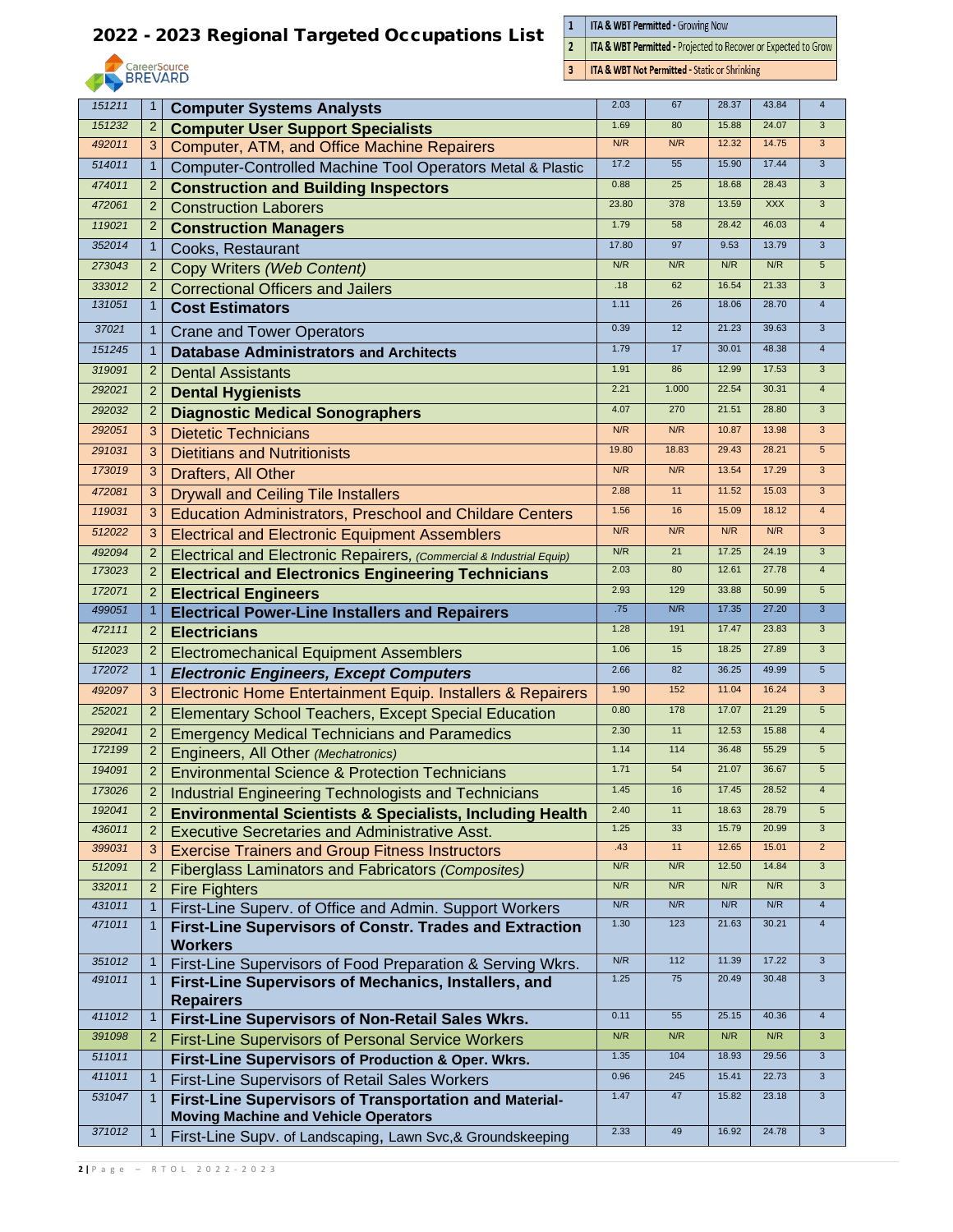

 $\frac{1}{2}$ **ITA & WBT Permitted - Growing Now** 

 $\overline{\mathbf{3}}$ 

ITA & WBT Permitted - Projected to Recover or Expected to Grow

**ITA & WBT Not Permitted - Static or Shrinking** 

|         |                |                                                                  | 2.63  | 97             |                | 37.64 |                                   |
|---------|----------------|------------------------------------------------------------------|-------|----------------|----------------|-------|-----------------------------------|
| 119039  | 3              | <b>Fitness and Wellness Coordinators</b>                         | 1.24  | 86             | 30.43<br>16.11 | 26.83 | $5\phantom{.0}$<br>$\overline{4}$ |
| 119051  | 3              | <b>Food Service Managers</b>                                     |       |                | N/R            | N/R   |                                   |
| 194092  | 3              | <b>Forensic Science Technicians</b>                              | N/R   | N/R            |                |       | $\overline{4}$                    |
| 170329  | 3              | <b>Fuel Cell Technicians</b>                                     | N/R   | N/R            | 18.56          | 29.97 | $\overline{3}$                    |
| 119061  | 3              | <b>Funeral Service Managers</b>                                  | 1.20  | 217            | 23.75          | 29.19 | $\overline{4}$                    |
| 517021  | 3              | <b>Furniture Finisher</b>                                        | 9.10  | 65             | 10.65          | 13.40 | $\mathbf{3}$                      |
| 111021  | 3              | <b>General and Operations Managers</b>                           | 1.86  | 393            | 24.20          | 53.36 | $\overline{4}$                    |
| 472121  | 3              | <b>Glaziers</b>                                                  | 1.96  | 658            | 13.89          | 17.80 | $\overline{3}$                    |
| 271024  | 3              | <b>Graphic Designers</b>                                         | 1.42  | 26             | 12.19          | 19.72 | $\overline{4}$                    |
| 292099  | $\overline{2}$ | <b>Health Technologists and Technicians, All Other</b>           | 1.92  | 1011           | 12.98          | 19.75 | $\overline{3}$                    |
| 319099  | 2              | Healthcare Support Workers, All Other                            | N/R   | N/R            | N/R            | N/R   | $\overline{3}$                    |
| 499021  | 2              | Heating, Air Cond. & Refrigeration Mechanics & Installers        | 0.99  | 102            | 16.27          | 21.59 | $\overline{3}$                    |
| 533032  | $\mathbf{1}$   | Heavy and Tractor-Trailer Truck Drivers                          | 1.13  | 144            | 15.97          | 20.70 | 3                                 |
| 473012  | 3              | Helper, Carpenter                                                | 2.89  | 10.45          | 12.65          | 15.01 | $\mathbf{3}$                      |
| 519198  | $\overline{2}$ | Helpers--Production Workers (Forklift Operator and Dock Wkr.)    | N/R   | N/R            | N/R            | N/R   | $\overline{3}$                    |
| 537041  | 2              | <b>Hoist and Winch Operators</b>                                 | N/R   | N/R            | N/R            | N/R   | $\overline{3}$                    |
| 311011  | $\overline{2}$ | <b>Home Health Aide</b>                                          | 28.4  | 930            | 11.57          | 13.67 | 3                                 |
| 131071  | $\mathbf{1}$   | <b>Human Resources Specialist</b>                                | 1.47  | 90             | 18.23          | 31.99 | $5\overline{)}$                   |
| 172112  | $\mathbf 1$    | <b>Industrial Engineers</b> (Human Factors & Ergonomics)         | 3.68  | 167            | 30.69          | 42.31 | $5\phantom{.0}$                   |
| 173026  | $\overline{2}$ | <b>Industrial Engineering Technologist &amp; Technicians</b>     | 2.89  | 91             | 26.01          | 43.01 | $\overline{4}$                    |
|         |                |                                                                  | 1.42  | 29             | 16.49          | 25.03 | $\mathbf{3}$                      |
| 499041  | $\overline{2}$ | Industrial Machinery Mechanics (Crane Maintenance Tech.)         |       |                | 33.74          | 52.18 | $\overline{3}$                    |
| 151212  | $\mathbf{1}$   | <b>Information Security Analysts</b> (Cyber-security Specialist) | 6.02  | 50             |                |       |                                   |
| 519061  | 3              | Inspectors, Testers, Sorters, Samplers & Weighers                | N/R   | N/R            | 12.48          | 19.05 | $\overline{3}$                    |
| 259031  | $\overline{2}$ | <b>Instructional Designers and Technologists</b>                 | N/R   | N/R            | 19.22          | 28.14 | $5\phantom{.0}$                   |
| 271025  | 3              | <b>Interior Designers</b>                                        | 1.36  | 39             | 13.77          | 23.70 | 3                                 |
| 273091  | $\overline{2}$ | <b>Interpreters and Translators</b>                              | 3.76  | 162            | 11.22          | 19.97 | $\overline{4}$                    |
| 373011  | 3              | <b>Landscapers &amp; Grounds Keeping Workers</b>                 | 12.90 | 10.65          | 11.47          | 14.01 | 3                                 |
| 436012  | $\mathbf{1}$   | <b>Legal Secretaries</b>                                         | 1.41  | 456            | 12.74          | 18.77 | $\overline{3}$                    |
| 254031  | $\mathbf{1}$   | <b>Library Technicians</b>                                       | 2.45  | 135            | 14.05          | 18.29 | $\overline{3}$                    |
| 292061  | $\overline{2}$ | <b>Licensed Practical and Licensed Vocational Nurse</b>          | 1.54  | 105            | 16.03          | 20.70 | $\mathbf{3}$                      |
| 533033  | 2              | <b>Light Truck or Delivery Services Drive</b>                    | N/R   | 59             | 10.59          | 14.64 | 3                                 |
| 119081  | 3              | <b>Lodging Managers</b>                                          | 1.43  | $\overline{7}$ | 21.54          | 40.57 | $\overline{4}$                    |
| 131081  | $\mathbf{1}$   | Logisticians                                                     | 1.70  | 72             | 27.68          | 39.00 | $5\phantom{.0}$                   |
| 514041  | $\mathbf{1}$   | <b>Machinists</b>                                                | 1.98  | 70             | 15.77          | 20.45 | $\mathbf{3}$                      |
| 292035  | $\mathbf{1}$   | <b>Magnetic Resonance Imaging Technologists</b>                  | 2.53  | 152            | 23.61          | 29.64 | $\overline{3}$                    |
| 372012  | 3              | Maids & Houskeeping Cleaners (Environmental Services Aide)       | 8.0   | 1.636          | 10.87          | 13.36 | N/R                               |
| 499071  | $\overline{2}$ | Maintenance and Repair Workers, General                          | 1.14  | 70             | 10.87          | 16.07 | $\mathbf{3}$                      |
| 13-1111 | $\overline{2}$ | <b>Management Analysts</b>                                       | 1.78  | 193            | 40.66          | 26.19 | $5\phantom{.0}$                   |
| 173029  | $\overline{2}$ | <b>Manufacturing Production Technicians</b>                      | N/R   | N/R            | 24.02          | 33.16 | $\overline{4}$                    |
| 172121  | 3              | <b>Marine Engineers &amp; Naval Architects</b>                   | N/R   | N/R            | 15.85          | 25.88 | $\sqrt{5}$                        |
| 131161  | 3              |                                                                  | 2.80  | 76             | 15.80          | 30.90 | $5\phantom{.0}$                   |
| 537199  | 3              | <b>Market Research Analysts and Marketing Specialists</b>        | 8.5   | 2150           | 10.89          | 13.36 | $\mathbf{3}$                      |
| 173027  |                | <b>Material Moving Workers, All Other</b>                        | N/R   | N/R            | 21.13          | 31.17 | $\overline{4}$                    |
| 172141  | 3              | <b>Mechanical Engineering Technicians</b>                        | 2.71  | 89             | 33.28          | 48.16 | $5\phantom{.0}$                   |
|         | $\mathbf{1}$   | <b>Mechanical Engineers</b>                                      | 1.95  | 656            | 15.07          | 24.78 | $\overline{4}$                    |
| 292012  | 3              | Medical and Clinical Laboratory Technician                       | 1.52  | 895            | 15.07          | 24.78 | $\overline{4}$                    |
| 292011  | 3              | <b>Medical and Clinical Laboratory Technologists</b>             |       |                |                |       | $5\phantom{.0}$                   |
| 119111  | 3              | <b>Medical and Health Services Managers</b>                      | 3.40  | 75             | 29.40          | 53.10 |                                   |
| 319092  | $\overline{2}$ | <b>Medical Assistants</b>                                        | 2.38  | 173            | 13.08          | 15.49 | $\overline{3}$                    |
| 319093  | $\mathbf{1}$   | <b>Medical Equipment Preparers</b>                               | 17.8  | N/R            | 13.54          | 16.55 | $\mathbf{3}$                      |
| 499062  | $\mathbf{1}$   | <b>Medical Equipment Repairers</b>                               | 3.03  | 180            | 13.19          | 20.17 | $\sqrt{3}$                        |
| 292071  | $\mathbf{1}$   | Medical Records and Health Information Technicians               | 1.82  | 937            | 12.75          | 19.57 | $\overline{4}$                    |
| 436013  | $\mathbf 1$    | <b>Medical Secretaries</b>                                       | 1.61  | 146            | 13.49          | 17.74 | $\mathbf{3}$                      |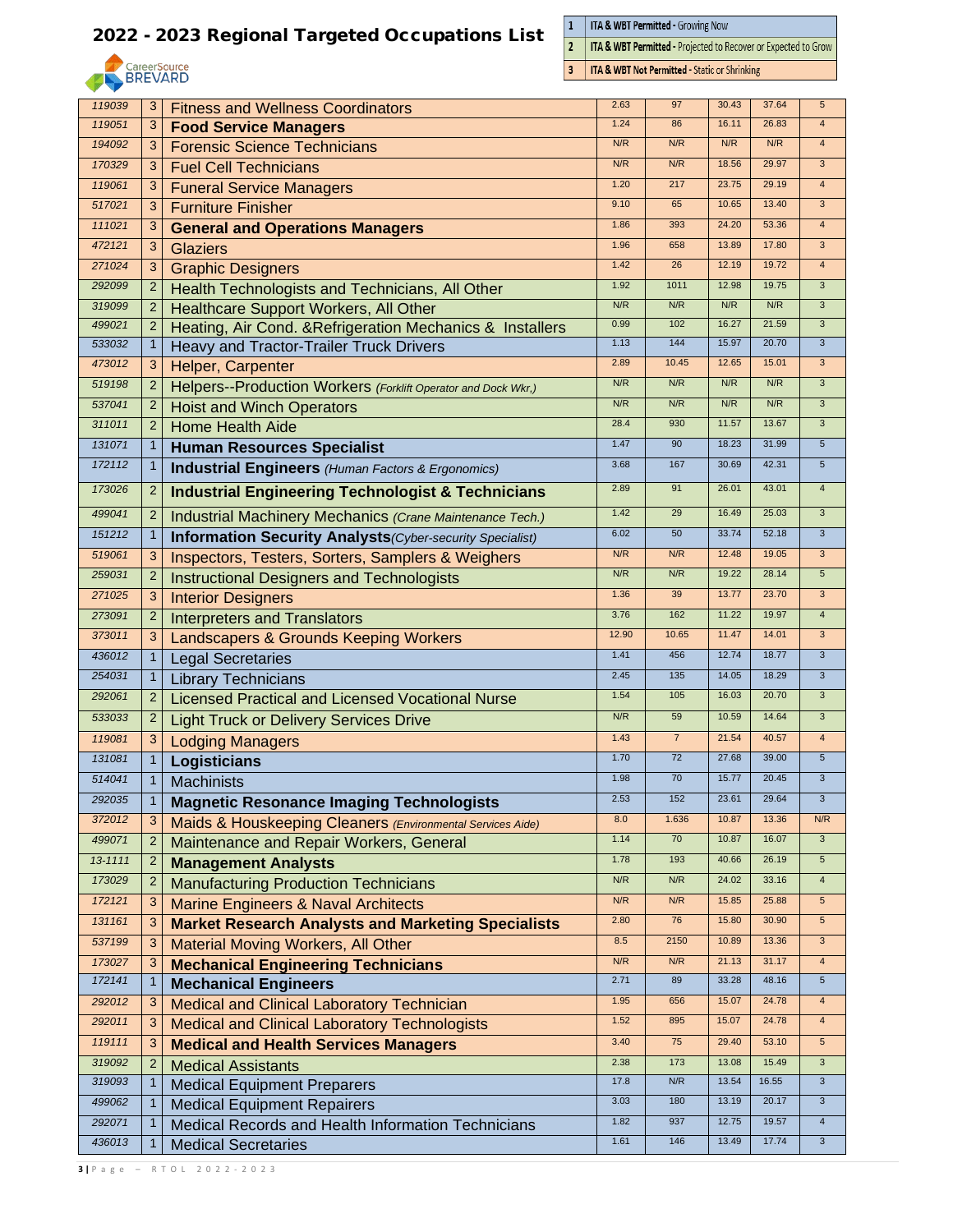

 $\frac{1}{2}$ **ITA & WBT Permitted - Growing Now** 

 $\overline{\mathbf{3}}$ 

ITA & WBT Permitted - Projected to Recover or Expected to Grow

**ITA & WBT Not Permitted - Static or Shrinking** 

| 319094           | $\mathbf{1}$        | <b>Medical Transciptionists</b>                                                                         | 2.0       | N/R            | 13.68          | 15.23 | 3                         |
|------------------|---------------------|---------------------------------------------------------------------------------------------------------|-----------|----------------|----------------|-------|---------------------------|
| 131121           | $\overline{c}$      | <b>Meeting &amp; Convention Planners</b>                                                                | 2.41      | $\overline{7}$ | 14.07          | 20.79 | $\overline{4}$            |
| 211023           | 2                   | Mental Health & Substance Abuse Social Wkrs.                                                            | 19.20     | N/R            | 18.99          | 21.07 | 5                         |
| 252022           | $\mathbf{1}$        | Middle School Teachers, Exc. Special & Voc. Educ.                                                       | 0.83      | 34             | 17.23          | 21.45 | $5\phantom{.0}$           |
| 493042           | $\overline{2}$      | <b>Mobile Heavy Equipment Mechanics, Except Eng.</b>                                                    | 1.51      | 636            | 15.35          | 21.91 | $\overline{3}$            |
| 514061           | $\overline{2}$      | Model Makers, Metal and Plastic (Composites)                                                            | N/R       | N/R            | 10.87          | 13.79 | 3                         |
| 514072           | $\mathbf{1}$        | Molding, Coremaking and Casting Machine Setters,<br>Operators. Tenders, Metals and Plastic (Composites) | N/R       | N/R            | 10.87          | 13.79 | $\mathbf{3}$              |
| 493051           | 3                   | <b>Motorboat Mechanics and Service Technicians</b>                                                      | N/R       | N/R            | 12.42          | 17.45 | $\mathbf{3}$              |
| 533099           | $\overline{2}$      | Motor Vehicle Operators, All Other<br>add                                                               |           |                |                |       |                           |
| 151244           | $\overline{2}$      | <b>Network and Computer Systems Architects &amp; Admin.</b>                                             | 1.86      | 62             | 28.21          | 39.46 | $\overline{4}$            |
| 311014           | $\overline{2}$      | <b>Nursing Assistant</b>                                                                                | N/R       | N/R            | 10.87          | 11.36 | $\mathbf{3}$              |
| 299011           | $\overline{c}$      | Occupational Health and Safety Specialists (Industrial Hygiene)                                         | N/R       | N/R            | 21.23          | 31.25 | $\overline{4}$            |
| 312011           | 2                   | <b>Occupational Therapy Assistants</b>                                                                  | 2.35      | 32             | 27.64          | 32.30 | $\overline{4}$            |
| 439199           | 3                   | Office and Administrative Support Workers, All Other                                                    | 2.61      | 16             | 25.00          |       |                           |
| 472073           | $\overline{2}$      | Operating Engineers & Other Construction Equipment Oper.                                                | 1.44      | 61             | 14.34          | 20.01 | $\overline{3}$            |
| 292081           | $\overline{2}$      | <b>Opticians, Dispensing</b>                                                                            | 1.75      | 158            | 12.24          | 18.08 | $\overline{4}$            |
| 472141           | $\overline{2}$      | Painters, Construction and Maintenance                                                                  | 1.42      | 45             | 14.95          | 19.63 | $\mathbf{3}$              |
| 519122           | $\overline{2}$      | Painters, Transportation Equipment                                                                      | N/R       | N/R            | 15.68          | 17.56 | $\mathbf{3}$              |
| 232011           | $\mathbf{1}$        | Paralegals and Legal Assistants                                                                         | 1.20      | 44             | 15.53          | 22.43 | $\overline{3}$            |
| 292052           | $\mathbf{1}$        | <b>Pharmacy Technicians</b>                                                                             | 1.95      | 84             | 13.50          | 18.56 | $\mathbf{3}$              |
| 319097           | 3                   | Phlebotomist                                                                                            | 2.48      | 15             | 13.55          | 16.28 | $\overline{3}$            |
| 173029           | $\overline{2}$      | <b>Photonics Technicians</b>                                                                            | N/R       | N/R            | 14.89          | 24.65 | $\overline{3}$            |
| 274021           | 3                   | Photographers                                                                                           | <b>NR</b> | <b>NR</b>      | 12.00          | 15.00 | 3                         |
| 312021           | 3                   | <b>Physical Therapist Assistants</b>                                                                    | 3.96      | 23             | 22.38          | 29.19 | $\overline{4}$            |
| 472151           | $\overline{c}$      | <b>Pipelayers</b>                                                                                       | 2.85      | 666            | 13.62          | 19.14 | 3                         |
| 472152           | $\overline{c}$      |                                                                                                         | 0.76      | 83             | 17.42          | 23.28 | 3                         |
| 333051           | $\overline{2}$      | <b>Plumbers, Pipefitters, and Steamfitters</b>                                                          | 1.06      | 93             | 20.67          | 24.06 | 3                         |
| 435031           | $\overline{2}$      | Police and Sheriff's Patrol Officers (Auxillary)                                                        | 1.35      | 705            | 13.95          | 19.53 | $\overline{3}$            |
|                  |                     | Police, Fire, and Ambulance Dispatchers                                                                 | N/R       | N/R            | 8.47           | 10.79 | $\overline{4}$            |
| 252011<br>119031 | 3                   | <b>Preschool Teachers, Except Special Education</b>                                                     | <b>NR</b> | <b>NR</b>      | 16.01          | 23.45 | $\overline{4}$            |
| 435061           | 3<br>$\overline{2}$ | Preschool and Daycare Education and Childcare Admin.                                                    | N/R       | 18.06          | N/R            | N/R   | $\overline{2}$            |
| 119141           |                     | Production, Planning, and Expediting Clerks                                                             | 0.62      | 56             | 13.44          | 28.69 | $\overline{\mathbf{4}}$   |
|                  | $\overline{2}$      | <b>Property, Real Estate, and Community Assoc.Managers</b>                                              |           |                |                |       |                           |
| 292053           | 3                   | <b>Psychiatric Technician</b>                                                                           | 10.1      | N/R            | 10.00          | 12.65 | 3                         |
| 131023           |                     | <b>Purchasing Agents, Except Wholesale, Retail, Farm</b>                                                | 0.5       | 1,484          | 18.60<br>11.15 | 29.94 | $\overline{3}$            |
| 194099           | $\overline{c}$      | <b>Quality Control Analysts</b>                                                                         | 14.0      | N/R            | .0690          | 13.65 |                           |
| 113051           | $\overline{c}$      | Quality Control Systems Managers (Industrial Prod. Mgr.)                                                | N/R       | N/R            | 39.15          | 47.92 | $\overline{4}$            |
| 492021           | 3                   | Radio, Cellular, & Tower Equip. Installers & Repairers                                                  | 41        | 15.04          | 18.99          | 21.07 | $\mathbf{3}$              |
| 291124           | 1                   | <b>Radiation Therapists</b>                                                                             | 14.90     | N/R            | 37.29          | 26.74 | $\mathbf{3}$              |
| 292034           | $\overline{c}$      | <b>Radiologic Technologists</b>                                                                         | 1.13      | 23             | 20.28          | 27.38 | 3                         |
| 251193           | 2                   | Recreation and Fitness Studies Teachers. Post Sec.                                                      | N/R       | N/R            | 22.78          | 31.36 | $\sqrt{5}$                |
| 291141           | 1                   | <b>Registered Nurses</b>                                                                                | 0.95      | 295            | 26.25          | 32.50 | $\overline{4}$            |
| 291126           | 2                   | <b>Respiratory Therapists</b>                                                                           | 2.07      | 17             | 23.98          | 28.68 | $\overline{4}$            |
| 173024           | $\overline{2}$      | <b>Robotics Technicians</b>                                                                             | <b>NR</b> | ${\sf NR}$     | 15.64          | 22.05 | $\overline{4}$            |
| 472181           | $\overline{2}$      | <b>Roofers</b>                                                                                          | 2.18      | 122            | 12.41          | 15.03 | $\mathbf{3}$              |
| 535011           | $\overline{c}$      | <b>Sailors and Marine Oilers</b>                                                                        | N/R       | N/R            | 10.46          | 12.53 | $\ensuremath{\mathsf{3}}$ |
| 412031           | 3                   | Salespersons, Retail                                                                                    | <b>NR</b> | <b>NR</b>      | 10.12          | 14.35 | $\overline{2}$            |
| 112022           | 3                   | <b>Sales Managers</b>                                                                                   | 1.08      | 37             | 23.89          | 54.25 | $\sqrt{5}$                |
| 414012           |                     | Sales Rep., Wholesale and Mfg, Non-tech.                                                                | 1.43      | 183            | 15.57          | 33.80 | $\mathbf{3}$              |
| 414011           |                     | Sales Rep., Wholesale and Mfg, Technical & Scientific                                                   | 2.00      | 37             | N/R            | N/R   | $\mathbf{3}$              |
| 151199           | 2                   | Search Marketing Strategists (Social Media Marketing)                                                   | N/R       | N/R            | 23.93          | 33.93 | $\ensuremath{\mathsf{3}}$ |
| 252031           |                     | Secondary School Teachers, Exc. Special & Voc. Ed.                                                      | 0.78      | 83             | 18.24          | 22.29 | $5\phantom{.0}$           |
| 492098           | 1                   | Security and Fire Alarm Systems Installers                                                              | N/R       | N/R            | N/R            | N/R   | 3                         |